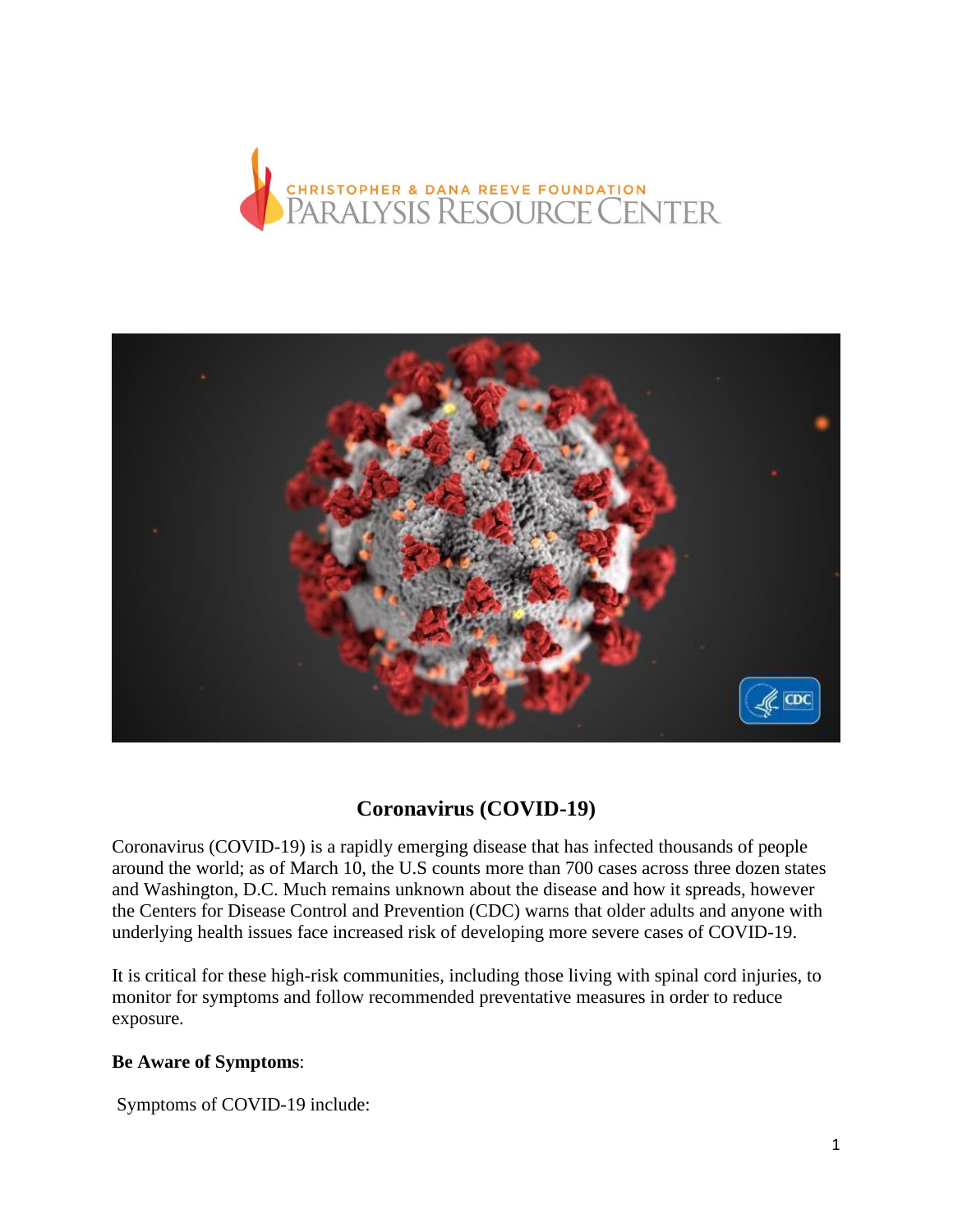- Fever
- Cough
- Shortness of breath

**If you experience any of these symptoms, seek medical attention immediately**. Medicare Part B covers coronavirus testing when ordered by a doctor or health care provider, effective February 4, 2020. For more information, visit [Medicare.gov.](https://www.medicare.gov/coverage/coronavirus-test?utm_campaign=20200305_gmd_prv_gal&utm_content=english&utm_medium=email&utm_source=govdelivery)

### **How to Reduce Risk of Infection**:

- Wash hands frequently with warm water and soap for at least 20 seconds. A demonstration of effective hand-washing as recommended by the World Health Organization can be viewed [here.](https://www.youtube.com/watch?v=IisgnbMfKvI) If soap and water aren't available, use an alcohol-based sanitizer.
- Do not touch your eyes, nose and mouth.
- Ask caregivers to wash hands as soon as they arrive at your home and before touching or feeding you.
- Avoid crowds and busy public spaces as much as possible; postpone all air travel and vacation cruises until the CDC indicates the virus has run its course.
- Try to stay at least three feet from anyone sneezing or coughing.
- If family members become sick, have them move to a separate room, if possible, while they recover to limit your exposure to the disease.
- Regularly clean and disinfect countertops, doorknobs and any frequently touched objects (including phone, keyboards and touch screens.)

### **How to Prepare for COVID-19 Outbreaks in Your Community**

- Stock up on medications and important household items, including medical supplies, pantry staples and pet food, so you can limit public outings during a local outbreak.
- Arrange for back-up care in case a primary caregiver or attendant becomes sick.
- Arrange for back-up transportation in case your local provider is affected.

# **Additional Resources**